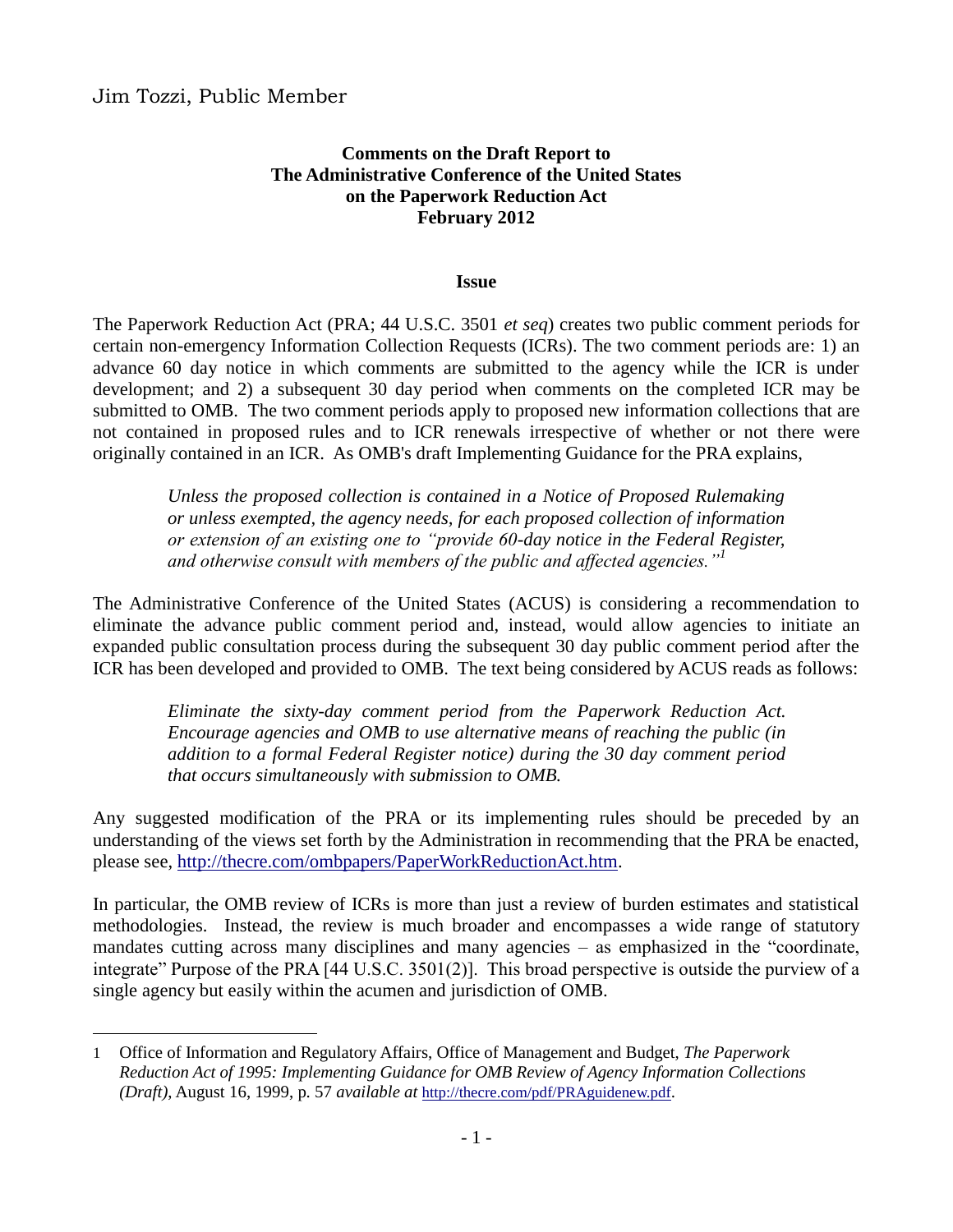In the Congressional hearing on the PRA over thirty years ago, Administration witnesses addressed this concern when they stated:

*To accomplish this goal requires an organization which has a Government-wide perspective and can objectively balance competing, and sometimes conflicting, interests—such as program and societal needs, burden on the public, privacy, and budget impact. We believe that the Office of Management and Budget is the one organization that can accomplish the task. 2*

This paper will analyze: 1) the scope of the issue; 2) the reason why there is an advance comment period on ICRs; 3) the role of the advance comment period in light of President Obama's transparency initiative; and 4) the irreplaceable function of the *Federal Register*; and 5) an alternative approach to reducing ICR comment periods.

#### **Scope of the Issue**

Before discussing the 60 day advance comment period, it is important to understand the scope of the issue. Understanding the public's use of the advance comment period has the potential to lead to identifying alternative approaches to improving the efficiency of the ICR process.

The Office of Information and Regulatory Affairs (OIRA's) Reginfo.gov website provides data on the ICR clearances under OIRA review. According to the Reginfo "dashboard" there were 807 pending ICRs as of February 20, 2012.

Most of the ICRs under OMB review are grouped in three major categories, New Information Collections, Extensions without change of existing collections, and Revisions to existing collections. The remaining ICRs are in a variety of categories including reinstatement of ICRs with and without changes, discontinuances, and information collections which are in use without a control number.

The Reginfo dashboard does not indicate the share of new ICRs which are part of a rulemaking and thus not subject to the 60 day comment period. Similarly, the summary dashboard does not indicate the share of the ICRs on which comments were and were not filed, although the data can be gleaned from the underlying database, an exercise CRE undertook.

CRE's analysis of OIRA's Reginfo database shows that of the 196 proposed new ICRs under OMB review as of February  $20^{th}$ , 52 were associated with a rulemaking while 144 were not. Five of the 144 proposed new non-rulemaking information collections were submitted under an emergency designation and were not subject to public comment. Thus, about 70% of proposed new information collections under OMB review were subject to the 60 day comment period.

 $\frac{1}{2}$  Statement of Wayne G. Granquist, Associate Director for Management and Regulatory Policy, Office of Management and Budget; Accompanied by Jim J. Tozzi, Assistant Director for Regulatory and Information Policy, "Paperwork Reduction Act of 1980," Hearings Before a Subcommittee of the Committee on Government Operations, U.S. House of Representatives, Ninety-sixth Congress (Second Session), February 7, 21, and 26, 1980, p. 91 *available at* [http://thecre.com/pdf/Granquist.PDF.](http://thecre.com/pdf/Granquist.PDF)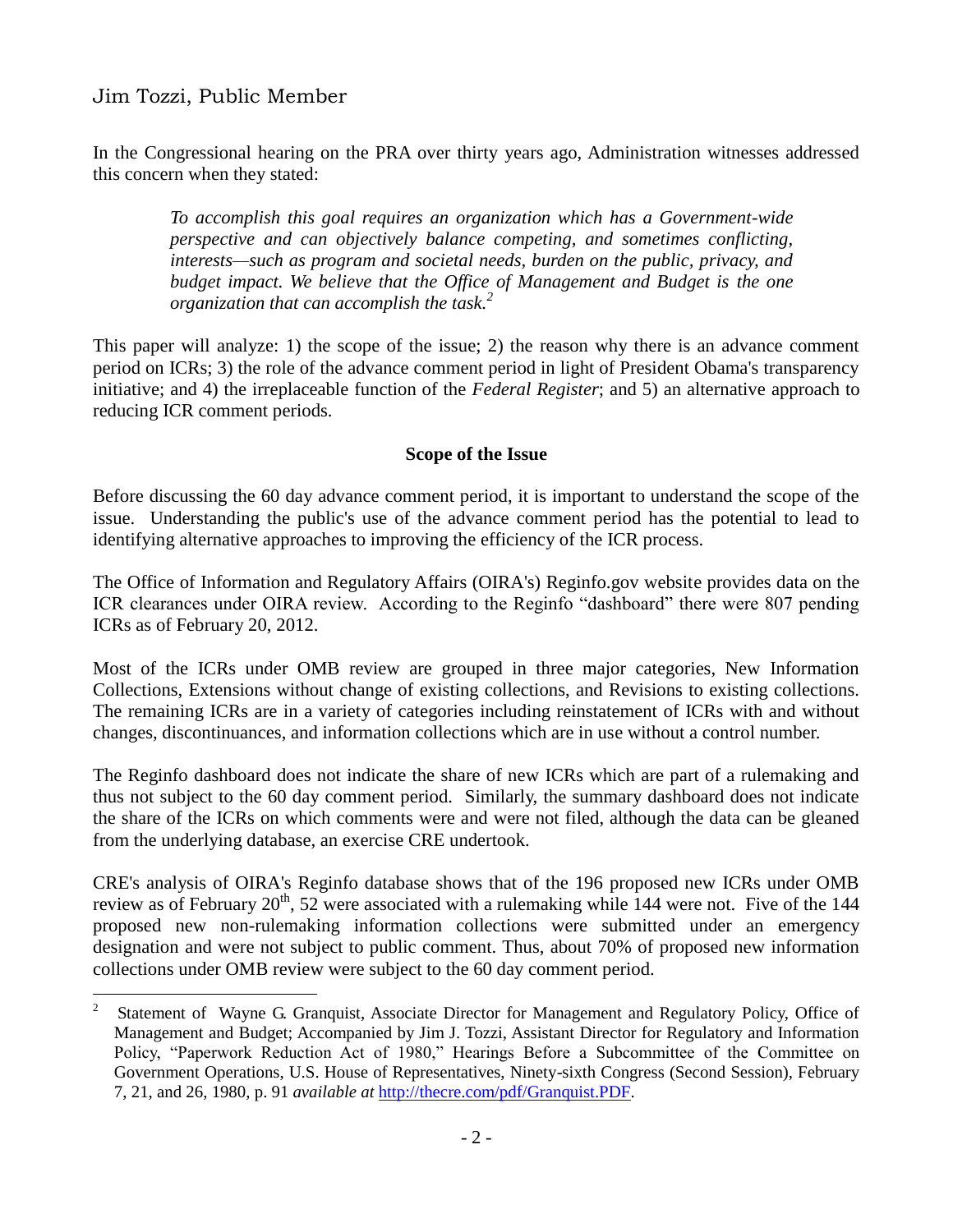Of the 139 new ICRs with 60 day comment periods, the public provided comments in 40 instances or almost 30% of the time.

The chart below summarizes the number of ICRs under OMB review by major category, whether or not they were subject to the 60 day comment period, and the extent to which comments were received. The database does not indicate whether comments received were submitted in response to the first or second comment period. Since the data goes up on the Reginfo site soon after it reaches OMB, it is assumed for purposes of this analysis that all comments noted on the site were sent in response to the first notice.



**ICRs Under OIRA Review** (February 20, 2012)

The chart makes clear that, although comments were received on all types of ICRs, they are most common to new and revised ICRs and are least used for renewals of existing ICRs without change. Thus, if a 60 day comment period was to be eliminated, it would make to sense to do so *only* for ICRs being renewed without change.

Based on the chart, an alternative approach to reducing public comment presents itself, eliminating the second comment period for ICRs in which no comments were received in during the 60 day notice. The possibility of eliminating the second comment period, when no comments were received during the first comment opportunity, is discussed below.

#### **Why There is an Advance Comment Period**

The reason there are two ICR comment periods is to allow the affected public to work with the agency as their partners in developing and revising information collections based on their knowledge and experience with the subject matter.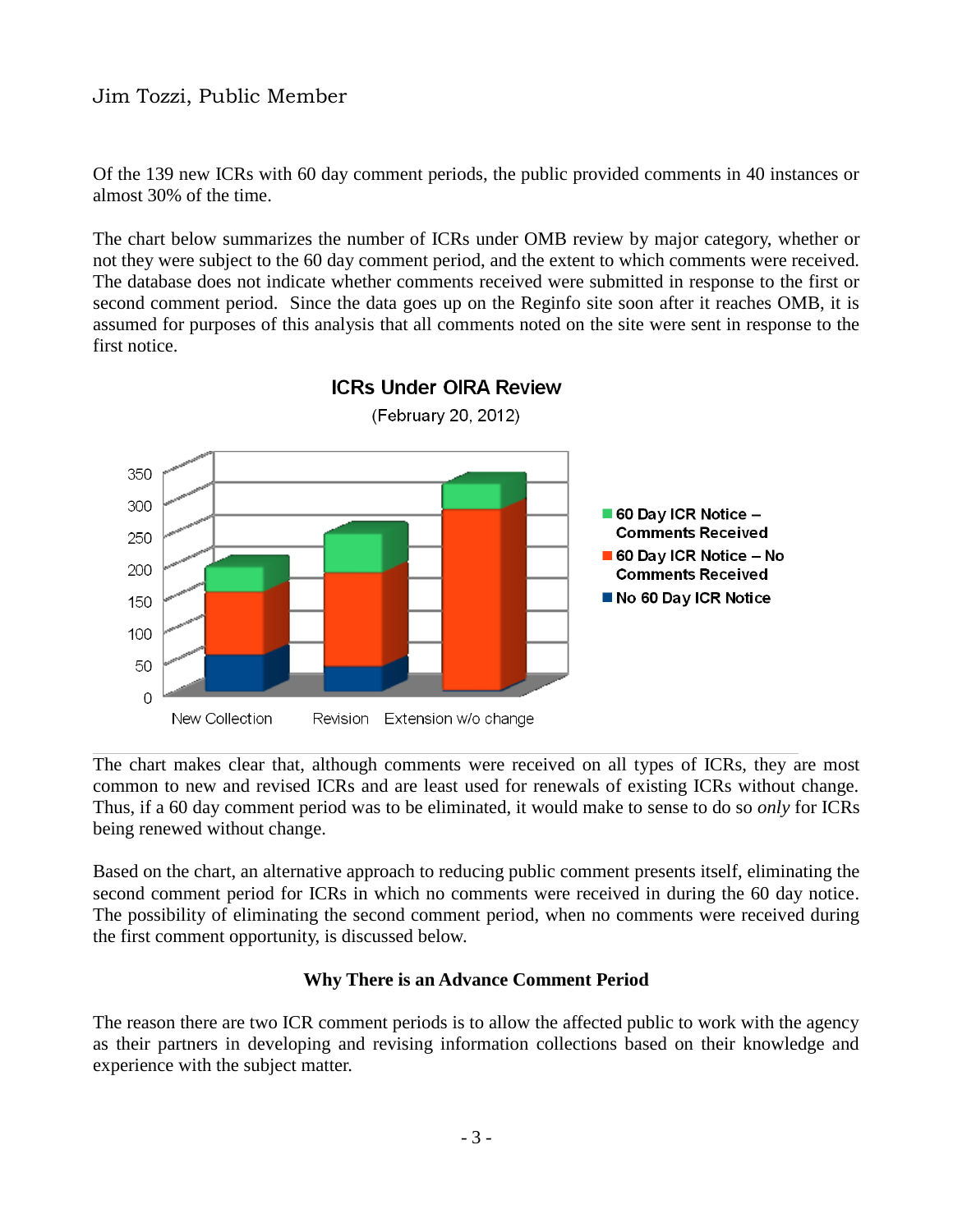$\overline{a}$ 

During the first comment period, the agency is, or should be, considering possible alternate approaches and methods to collecting, processing and using the data. It is during this formative process when public input is of critical importance in assisting the agency in developing and structuring the proposed ICR in order to achieve the PRA's goals of minimizing the burden of the collection and maximizing its benefits.

The 30 day comment period takes place after the planned information collection has been developed and submitted to OMB. The earlier comment period is not a substitute for the 30 day comment notice since the agency did not yet have a detailed information collection plan to respond to. The reasons for the two comment periods was explained by OMB in their draft PRA Implementation Guidance:

*This advance 60-day notice, however, is designed to help the agency in its ongoing development of the new collection or evaluation of an existing collection. An agency should provide the proposed collection of information in the form into which it has been developed at that point; if the agency, for example, is at that point considering alternative approaches to collect the information, a range of possible questions, or different kinds of disclosure, the agency should be prepared to provide the public with these alternative approaches.*

The agency does not have to have completed the development of the collection of *information at the point of the 60-day advance notice. The interested public will have a second opportunity to submit comments at the time the agency has refined the collection of information and is submitting the information clearance package to OMB for review.<sup>3</sup>*

It should be noted that the document's discussion of the 60 day comment period is an expansion and elaboration of the discussion in an earlier Preliminary Draft guidance document, reflecting the development of OIRA's views on the advance comment period.<sup>4</sup>

As the draft OMB guidance makes clear, the functions of the two comment periods are distinct and the public is not asked twice to comment on the same proposal. Since agencies would not benefit from systematic public guidance in developing information collections if the advance period was eliminated, ending the advance notice could result in higher burdens and reduced benefits from the information collection.

From the standpoint of evaluating the proposed recommendation, it should be recognized that any hypothesized efficiency gains from eliminating the 60 day comment period have not been quantified or compared with the losses from reduced public participation in the process.

<sup>3</sup> Office of Information and Regulatory Affairs, *Supra*, note 1, p. 58. [emphasis added, note omitted]

<sup>4</sup> Office of Management and Budget, The Paperwork Reduction Act of 1995: Implementing Guidance, Preliminary Draft, February 3, 1997 *available at* [http://www.thecre.com/pdf/THE%20PAPERWORK%20REDUCTION%20ACT%20OF%201995.pdf.](http://www.thecre.com/pdf/THE%20PAPERWORK%20REDUCTION%20ACT%20OF%201995.pdf)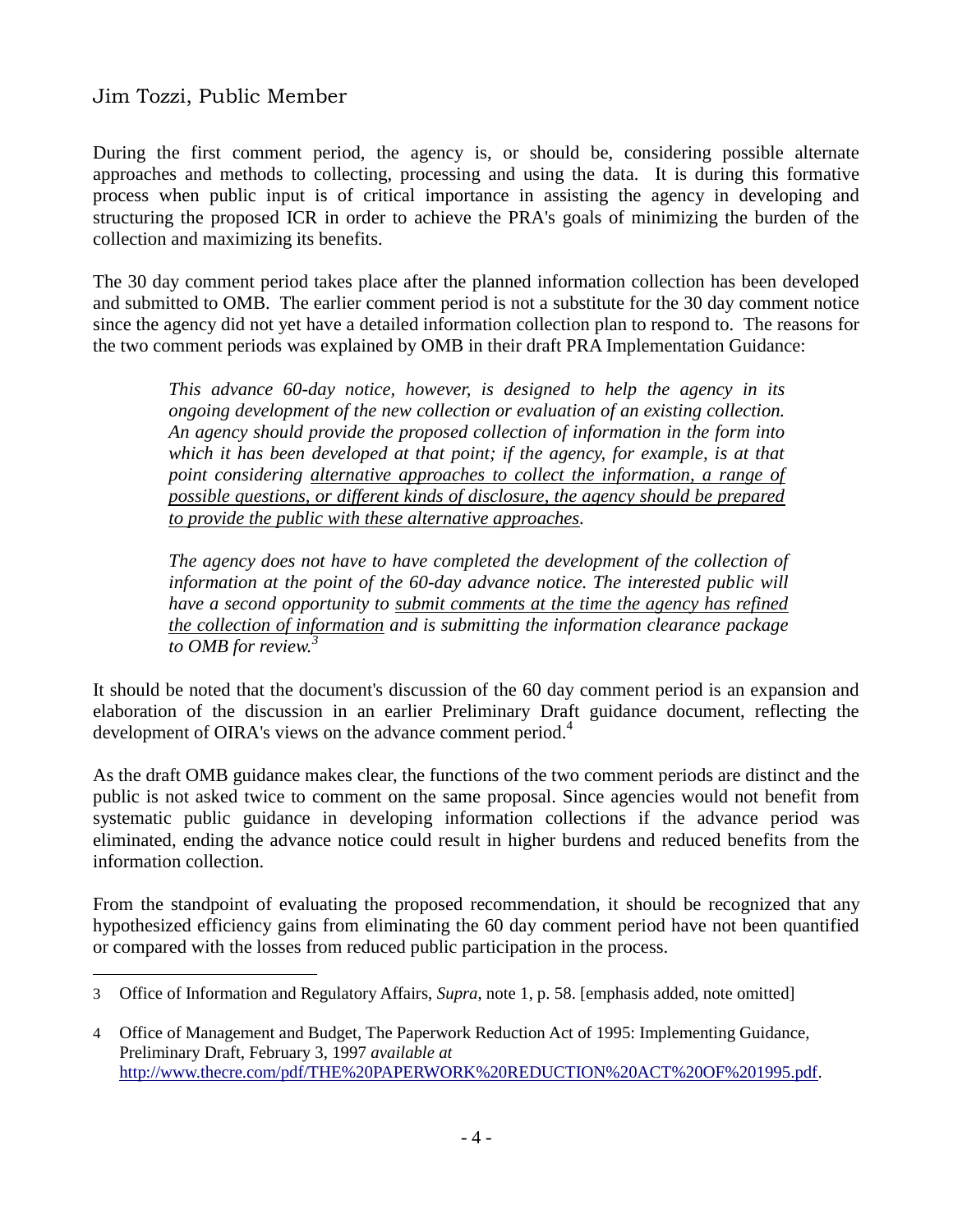$\overline{a}$ 

## **Advance Comment Opportunity and Transparency**

OMB's draft Implementing Guidance explanation of the reasons for the 60 day comment period included providing the affected public with advance information on the agency's options and thinking on the matter under deliberation. Eliminating the advance notice and comment period would, therefore reduce the transparency of agency work and run directly counter to President Obama's landmark Memorandum on Transparency and Open Government.<sup>5</sup>

The Memorandum sets forth three principles, each of which is met by the 60 day comment period. Specifically, the President's Transparency initiative states:

- **Government should be transparent**. The 60 day comment period provides the public with practical insights into agencies' views on a new or existing information collection before they are formalized.
- **Government should be participatory**. Public comments on a new or renewed information collection and the "otherwise consult with" provision provides the public with their only opportunity to participate in the development of a new or revised information collection. It is much more difficult for the public to achieve a substantive change in the agency's position after it has been formalized.
- **Government should be collaborative**. Since the 60 day comment period is "designed to help the agency in its ongoing development of the new collection or evaluation of an existing collection" it is the embodiment of public-private collaboration. Although there are other opportunities for the public to collaborate with agencies, they are often limited in subject and scope. Because ICRs are used by virtually every agency for a very broad range of regulatory and non-regulatory purposes, the 60 day advance notice is arguably one of the government's single most important collaborative mechanism.

Eliminating the 60 day comment period would also effectively eliminate the current "otherwise consult with provision" of the PRA [44 U.S.C. 3506(c)(2)(A)] along with the formal, *Federal Register* comment period. OMB's discussion of the "otherwise consult with" provision makes clear that it reaches and includes in the process persons who may otherwise not participate.

*This provision calls upon each agency affirmatively to reach out to the public and actively consult concerning those information collections that deserve such effort. This provision thus recognizes the ongoing practice and effort by agencies to work informally with respondents and other interested parties and agencies to develop and refine their collections of information, particularly those of an ongoing nature, of particular burden, or otherwise a source of controversy. This provision also recognizes that media other than the Federal Register, e.g., the trade press and the public interest groups, can be of use in providing the* 

<sup>5</sup> See, [http://www.whitehouse.gov/the\\_press\\_office/Transparency\\_and\\_Open\\_Government/.](http://www.whitehouse.gov/the_press_office/Transparency_and_Open_Government/)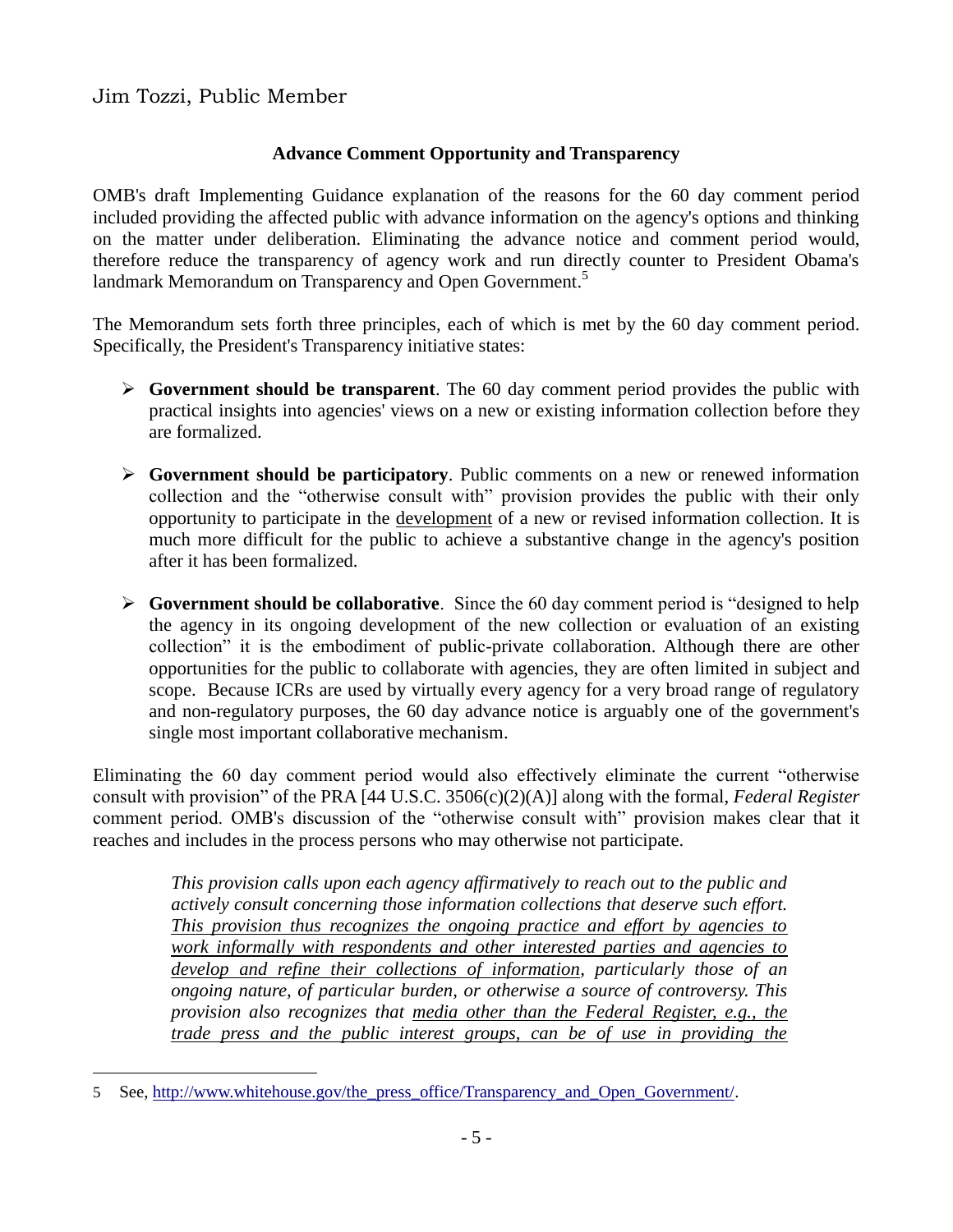### *interested public--potential respondents and others--with notice of a collection of information.<sup>6</sup>*

The proposed recommendation to eliminate the 60 day comment period states that the agency should "use alternative means of reaching the public" during the 30 day comment period, in addition to the *Federal Register* notice. As the OMB discussion makes clear, however, the current advance consultation process could not effectively be conducted in a 30 day Federal Register notice time frame after the information collection has been developed and submitted to OMB, let alone an expanded process as suggested in the draft recommendation.

In short, eliminating the advance 60 day *Federal Register* notice would erase two distinct participatory and collaborative processes, comments in response to the *Federal Register* notice and the other consultations, for developing and refining of information collections.

## **The Irreplaceable Role of the Federal Register**

The Report to ACUS on the PRA states (p. 40) that "that in the age of the Internet, using Federal Register notices as the means of communicating with the public is far from ideal." The Report then includes a quote referring to hiding information "under a rock called the Federal Register." The phrase "rock called the Federal Register" really means the weight of the Federal Register – compliance with the PRA and the Data Quality Act (DQA).

There is nothing new about agencies seeking to be free from the "good government" law compliance responsibilities associated with *Federal Register* notices by seeking internet-based alternatives. In 1998, an article in Government Executive magazine discussing EPA's Sector Facility Indexing Project noted that "EPA is attempting to use the Internet as a 'backdoor Federal Register."<sup>7</sup>

The Report follows up on its dismissiveness of the *Federal Register* by stating on p. 40 that "Steps could be taken to publicize information collections during the second thirty day comment period using the Internet, including social media." Facebook and Twitter are not substitutes for the *Federal Register*, they will never be substitutes for the *Federal Register* and efforts to do so are simply attempts at avoiding agency compliance with the good government laws that regulate the regulatory process.

While assorted internet sites are not a substitute for the *Federal Register*, this does not mean that there isn't a role for internet and social media in the information collection process. To the contrary, as HHS has demonstrated that, done right, the internet can substantially enhance, not replace, the Federal Register-based information collection process. Specifically, on January 27, 2011, HHS published in the *Federal Register* a request for public comment on an ICR for a proposed project to "Public Input

 $\overline{a}$ 

<sup>6</sup> Office of Information and Regulatory Affairs, *Supra*, note 1, p. 59.

<sup>7</sup> Alison Maxwell, "EPA to Rate Compliance Online," Government Executive, March 3, 1998, *available at* [http://www.govexec.com/federal-news/1998/03/epa-to-rate-compliance-online/2242/print/.](http://www.govexec.com/federal-news/1998/03/epa-to-rate-compliance-online/2242/print/)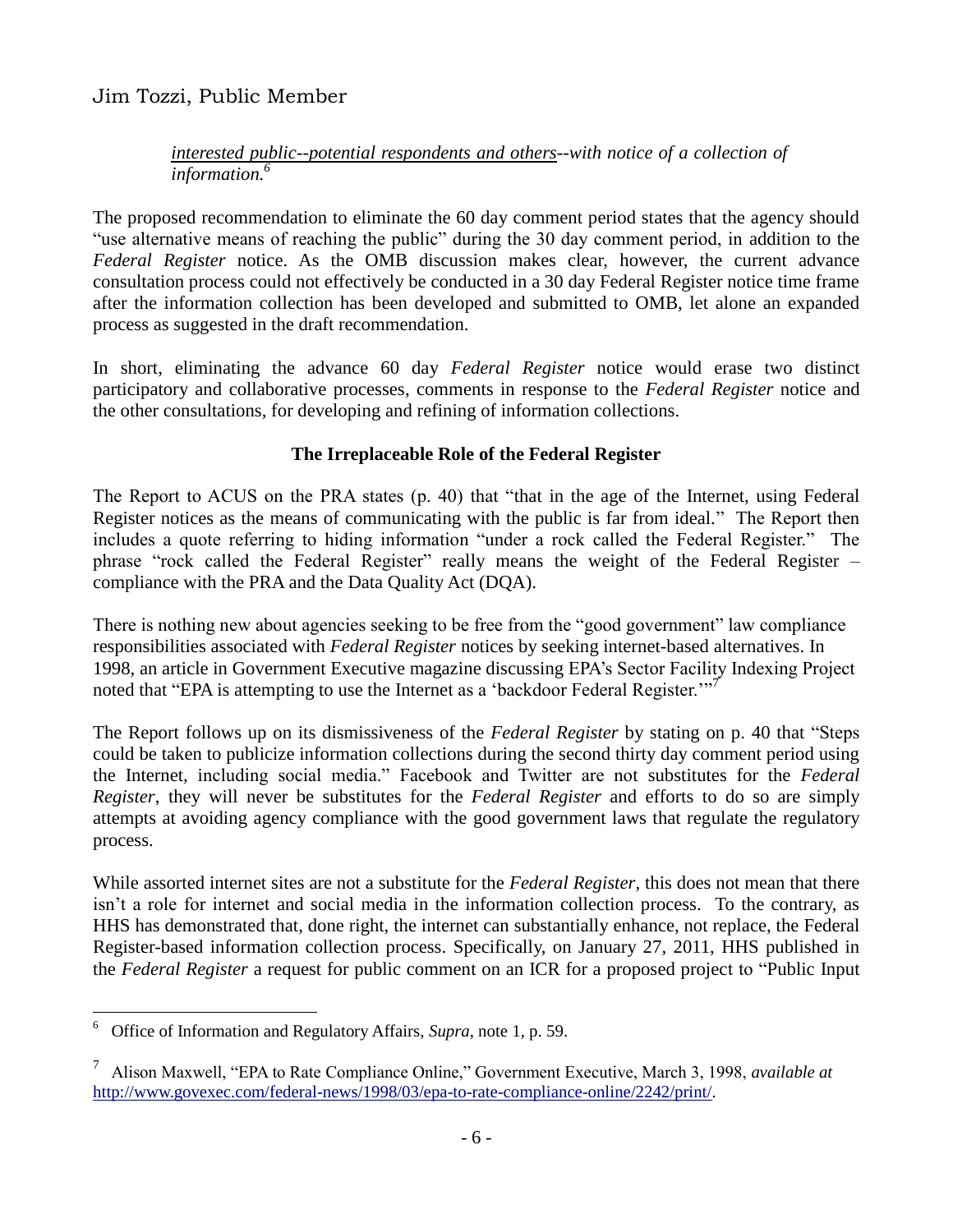to Nominate Non-Federal Health and Health Care Data Sets and Applications for Listing on Healthdata.gov...." In this request for comment, the Department explained that they were "

*The Department of Health and Human Services is promoting the use of health and health care datasets that are not specific to individual's personal health information to improve decision making by individuals, organizations, and governments through better understanding of the data. Federal agencies are making health indicator datasets (data that is not associated with any individuals) and tools available for use by the public through a web portal community known as healthdata.gov or [http://www.data.gov/health.](http://www.data.gov/health) These datasets and tools are anticipated to benefit development of applications, web-based tools, and other electronic resources improve community action for health and health care. The development of tools, reference sets, dashboards, and electronic data visualization methods serve to provide context and understanding to complex health and health care data.<sup>8</sup>*

The Federal Register notice further explains that in support of the Department's goals,

*HHS is soliciting public input on nominations of non-Federal health and health data indicator datasets and applications using them to improve health and health data. For example, health indicator datasets representing surveys conducted by state government or private organizations may be considered as high-value datasets among researchers, applications developers, and others.*

In the example above, HHS is demonstrating that: 1) they were seeking, on a voluntary basis, access to more extensive health datasets that did not raise privacy issues; and 2) would be making available web-based tools to benefit federal and private research. What HHS did not do, however, was reduce the role of the *Federal Register* in developing ICRs or attempt to avoid any of the good government laws. For example, although the *nominations* for non-federal datasets to be included in the federal database are open, such datasets would need to comply with the DQA before the nomination could be accepted and the federally-disseminated data would, of course, be subject to the "seek and obtain" correction provision of the DQA.

### **Opportunity to Rationalize the Comment Process**

Although the law provides multiple opportunities for participation in the development and review of most information collections, as the chart demonstrated, they are not always utilized.

It could reasonably be argued that, if an agency receives no comments during the 60 day period, there might not be a need for the subsequent 30 day comment period. Thus, before eliminating a widely used notice-and-comment process to help the agency develop its new and/or renewed ICRs, it would be prudent to consider eliminating the second comment period if no comments were received during initial notice.

 $\overline{a}$ 

<sup>8</sup> 76 Fed. Reg. 4904; January 27, 2011.